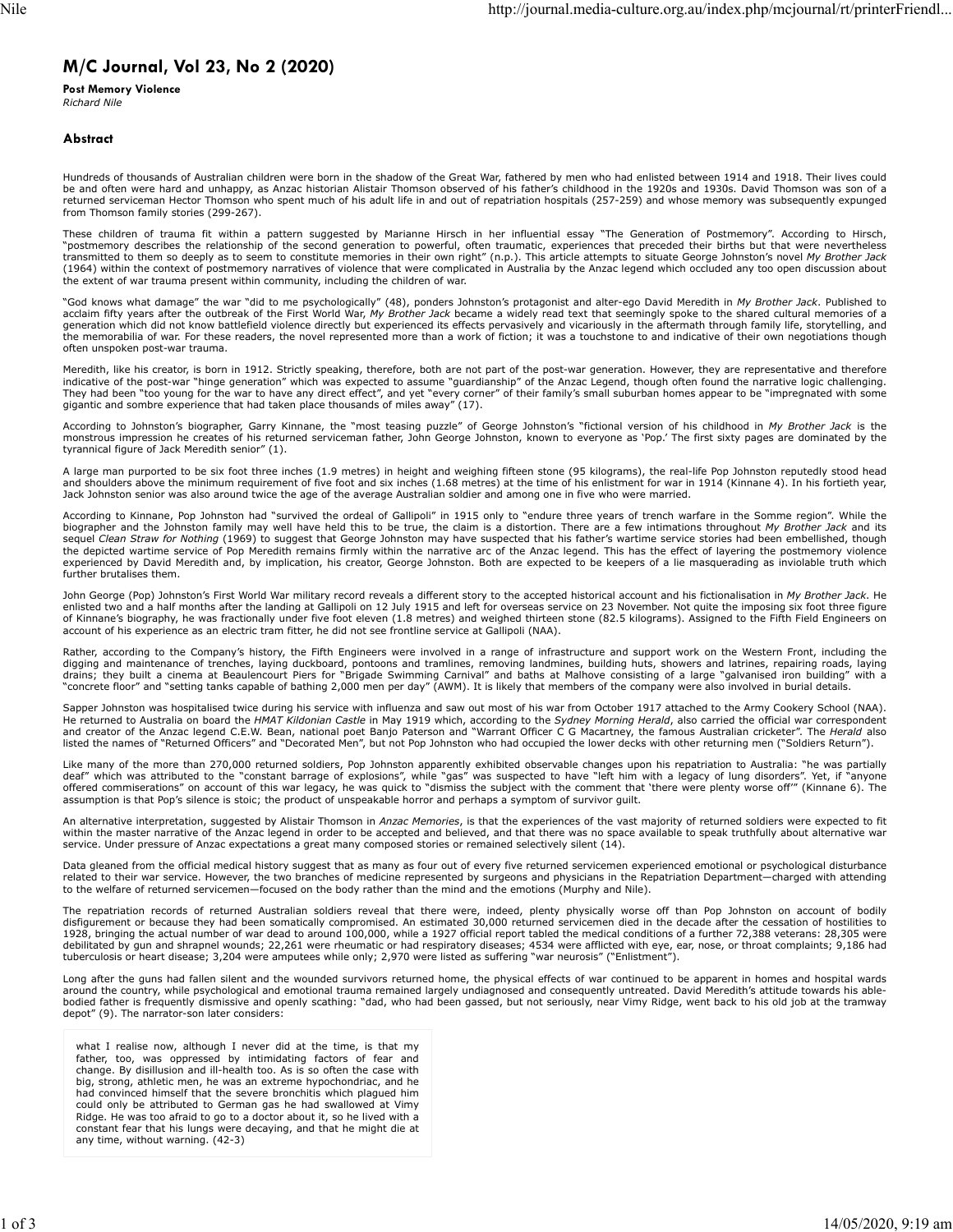During the writing of My Brother Jack, the author-son was in chronically poor health and had been recently diagnosed with the romantic malady and poet's disease of tuberculosis (Lawler) which plagued him throughout his work on the novel. George Johnston believed (correctly as it turned out) that he was dying on account of the disease, though, he was also an alcoholic and smoker, and had been reluctant to consult a doctor. It is possible and indeed likely that he resentfully viewed his condition as being an extension of his father—vicariously expressed through the depiction of Pop Meredith who exhibits hysterical symptoms which his son finds<br>insufferable. David Meredith remains embittered and unforgiving attack" (46).

Pop Meredith's return from the war in 1919 terrifies his seven-year-old son "Davy", who accompanies the family to the wharf to welcome home a hero. The young boy<br>is unable to recall anything about the father he is about to "interminable blaring of horns" of the troopships and the "ceaseless roar of shouting". Dwarfed by the bodies of much larger men he becomes

too frightened to look up at the hours-long progression of dark, hard faces under wide, turned-up hats seen against bayonets and barrels that are more blue than black ... the really strong image that is preserved now is of the stiff fold and buckle of coarse khaki trousers moving to the rhythm of knees and thighs and the tight spiral curves of puttees and the thick boots hammering, hollowly off the pier planking and thunderous on the asphalt roadway.

Depicted as being small for his age, Davy is overwrought "with a huge and numbing terror" (10).

In the years that follow, the younger Meredith desires emotional stability but remains denied because of the war's legacy which manifests in the form of a violent patriarch who is convinced that his son has been rendered effeminate on account of the manly absence during vital stages of development. With the return of the father to the household, Davy grows to fear and ultimately despise a man who remains as alien to him as the formerly absent soldier had been during the war:

exactly when, or why, Dad introduced his system of monthly punishments I no longer remember. We always had summary punishment, of course, for offences immediately detected—a cuffing around the ears or a sash with a stick of a strap—but Dad's new system was to punish for the offences which had *escaped* his attention. So on the last day of every month Jack and I would be summoned in turn to the bathroom and the door would be locked and each of us would be questioned about the sins which we had committed and which he had not found out about. This interrogation was the merest formality; whether we admitted to crimes or desperately swore our innocence it was just the same; we were punished for the offences which, he said, he knew we *must* have committed and had to lie about. We then had to take our shirts and similated and had to he assett the enamelled bath-tub while he thrashed us with the razor-strop. In the blind rages of these days he seemed not to care about the strength he possessed nor the injuries he inflicted; more often than not it was the metal end of the strop that was used against our backs. (48)

Ironically, the ritualised brutality appears to be a desperate effort by the old man to compensate for his own emasculation in war and unresolved trauma now that the war is ended. This plays out in complicated fashion in the development of David Meredith in *Clean Straw for Nothing*, Johnston's sequel to *My Brother Jack.*

The imputation is that Pop Meredith practices violence in an attempt to reassert his failed masculinity and reinstate his status as the head of the household. Older son Jack's beatings cease when, as a more physically able young man, he is able to threaten the aggressor with violent retaliation. This action does not spare the younger<br>weaker Davy who remains dominated. "My beating continue doctor" (53).

Pop Meredith is persistently reminded that he has no corporeal signifiers of war trauma (only a cough); he is surrounded by physically disabled former soldiers who<br>are presumed to be worse off than he on account of somatic "displeasure and resentment" toward his wife, a trained nurse, who has assumed carer responsibilities for homing the injured men: "he had altogether lost patience<br>with her role of Florence Nightingale to the halt and the l and sinister reminder of the price of glory" (43); a price he had failed to adequately pay with his uncompromised body intact.

Looking back, a more mature David Meredith attempts to establish order, perspective and understanding to the "mess of memory and impressions" of his war-<br>affected childhood in an effort to wrest control back over his postm that the Somme and the Marne and the salient at Ypres and the Gallipoli beaches had thrown up" (18).

It is not until Davy explores the contents of the "big deep drawer at the bottom of the cedar wardrobe" in his parents' bedroom that he begins to "sense a form in the<br>shadow" of the "faraway experience" that had been the w photographs of the Holocaust that establish in Meredith an ontology that links him more realistically to the brutalising past and source of his ongoing traumatistion (Hirsch). From these, Davy begins to discern something of his father's torment but also good fortune at having survived, and he makes curatorial interventions not by becoming a custodian of abjection like second generation Holocaust survivors but by disposing of the printed material, leaving behind artefacts of heroism: gun, the<br>bullets, the medals and ribbons. The implication is that

No one apparently notices or at least comments on the removal of the journals, the images of which become linked in the young boys mind to an incident outside a "dilapidated narrow-fronted photographer's studio which had been deserted and padlocked for as long as I could remember". A number of sun-damaged photographs<br>are still displayed in the window. Faded to a "ghostly, deathly embarkation for the war. An "agate-eyed" boy from Davy's school joins in the gazing, saying nothing for a long time until the silence is broken: "all them blokes there is dead, you know" (20).

After the unnamed boy departs with a nonchalant "hoo-roo", young Davy runs "all the way home, trying not to cry". He cannot adequately explain the reason for his<br>sudden reaction: "I never after that looked in the window of ensure he never passes the shops again (20-1). Having witnessed images of pre-war undamaged young men in the prime of their youth, he has come face-to-face with the consequences of war which he is unable to reconcile in terms of the survival and return of his much older father.

The photographs of the young men establishes a causal connection to the physically wrecked remnants that have shaped Davy's childhood. These are the living remains that might otherwise have been the "corpses sprawled in mud or drowned in flooded shell craters" depicted in the *Illustrated News*. The photograph of the<br>young men establishes Davy's connection to the things "prop

That is to say, Davy has begun to piece together sense from senselessness, his father's complicity and survival—and, by association, his own implicated life and psychological wounding. He has approached the source of his father's abjection and also his own though he continues to be unable to accept and forgive. Like his<br>father—though at the remove—he has been damaged by the legaci